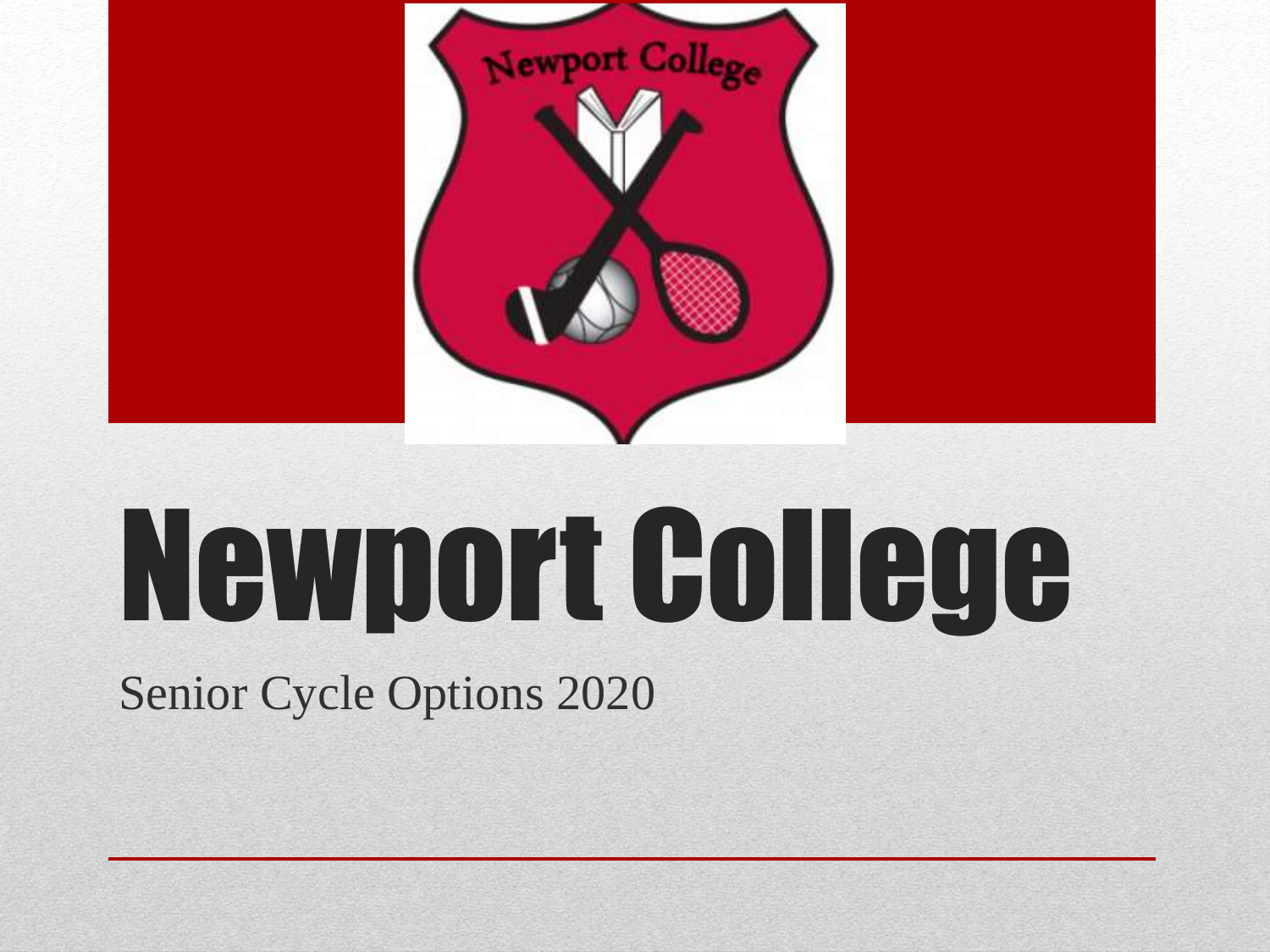

## **Options**

- Leaving Certificate Established (with LCVP option) **OR**
- Leaving Certificate Applied (LCA) **OR**
- Transition Year (TY)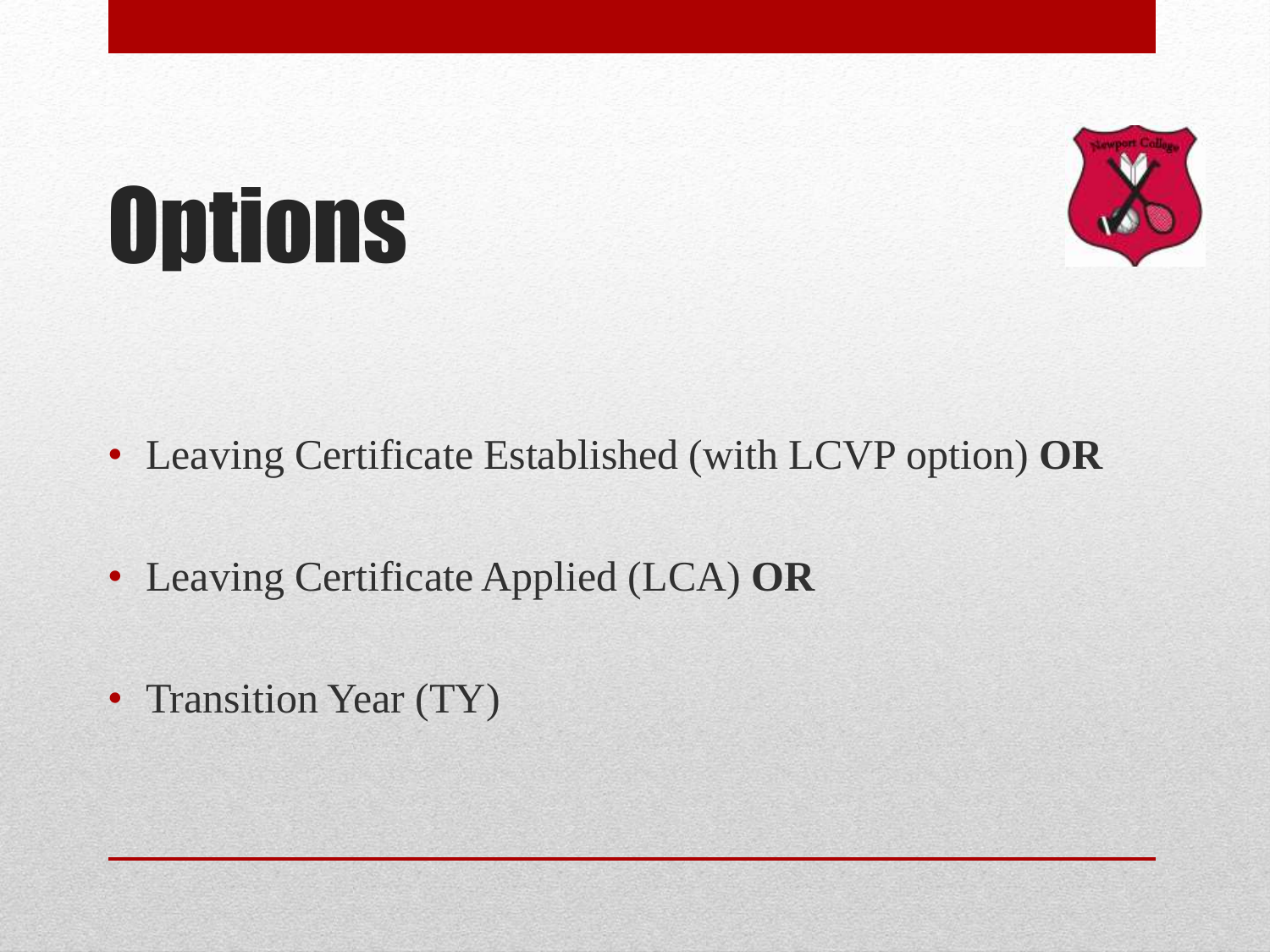#### Leaving Certificate Established



- Students will study 7 subjects (unless you have an exemption from one)
- Students will do the core subjects of English, Irish and Maths as well as choosing 4 options
- LCVP can be taken as an  $8<sup>th</sup>$  subject if you are eligible for it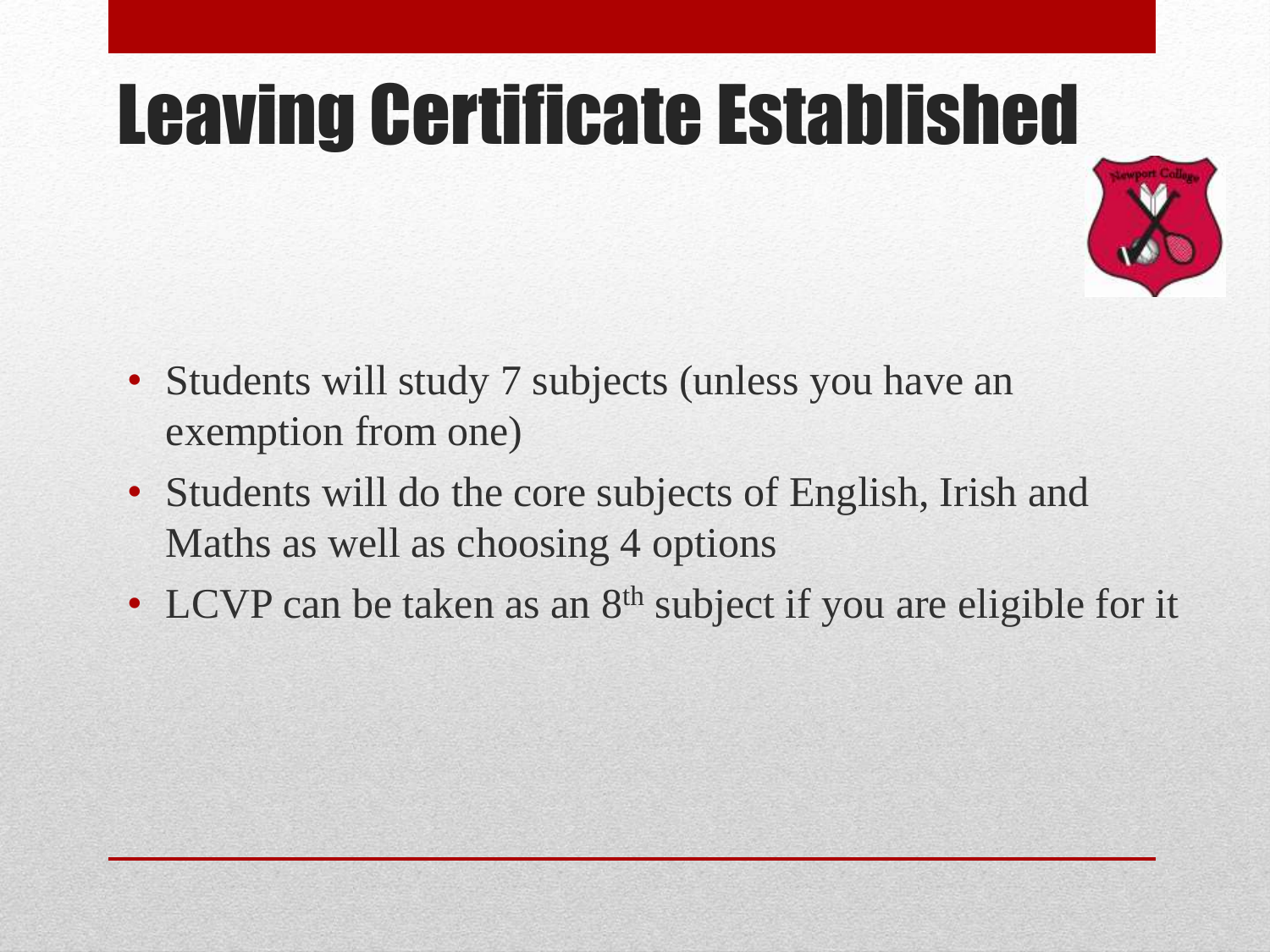#### Leaving Certificate Established

- **Core Subjects**
- **Irish**
- English
- Maths
- **Non Exam**
- PE
- IT
- Religion
- **Careers**
- **Option Subjects**
- Students choose 6 options in preference order from 12 subjects
- Students will be offered 4 subjects from the 6 chosen
- LCVP is an additional 8<sup>th</sup> subject option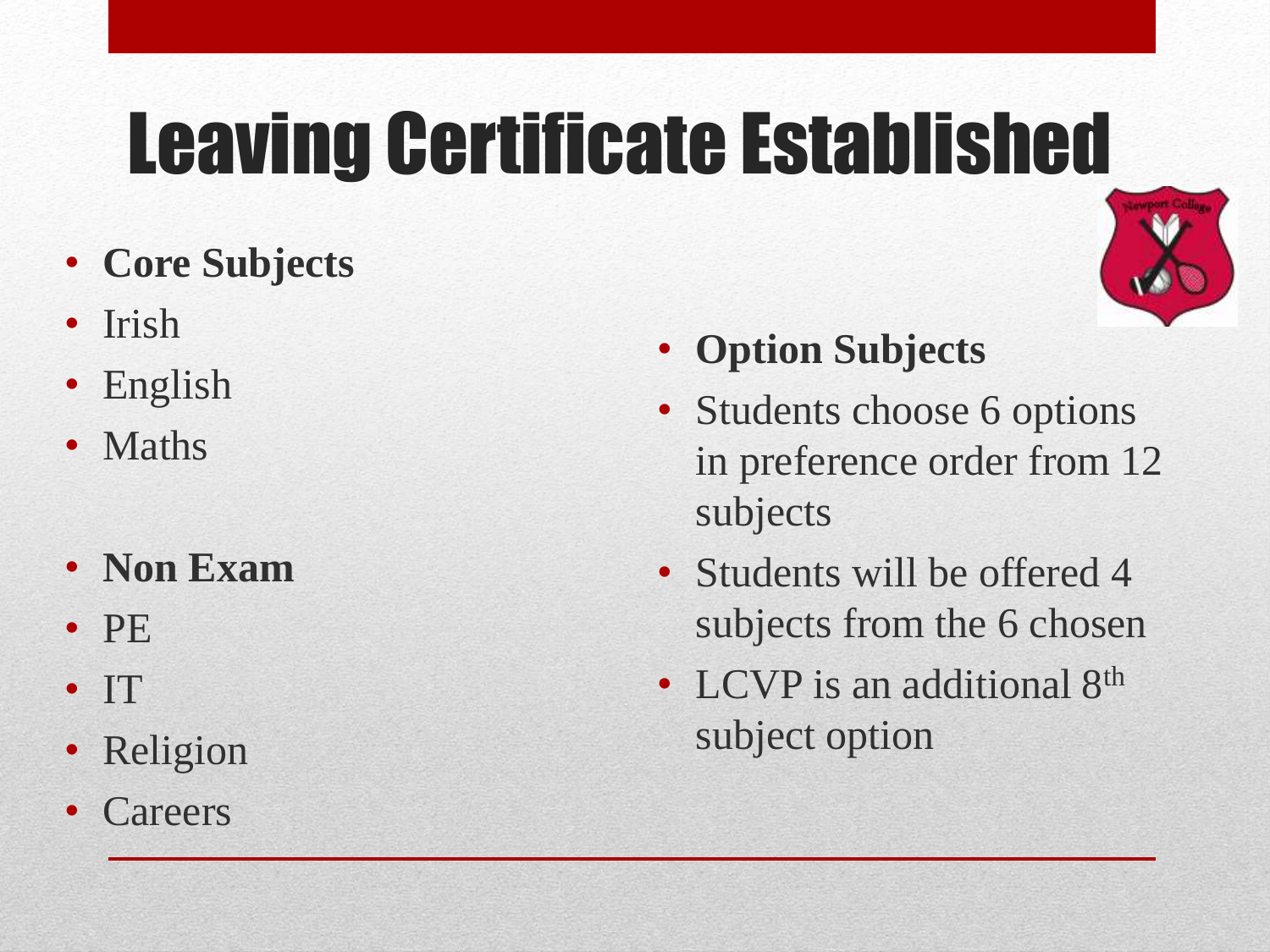## Subject Options List



- Metalwork Engineering
- Woodwork Construction Studies
- Technical Graphics- Design and Communication Graphics (DCG)
- Business Studies Business
- Home Economics
- Art
- Agricultural Science
- Biology
- **Music**
- French
- Geography
- **History**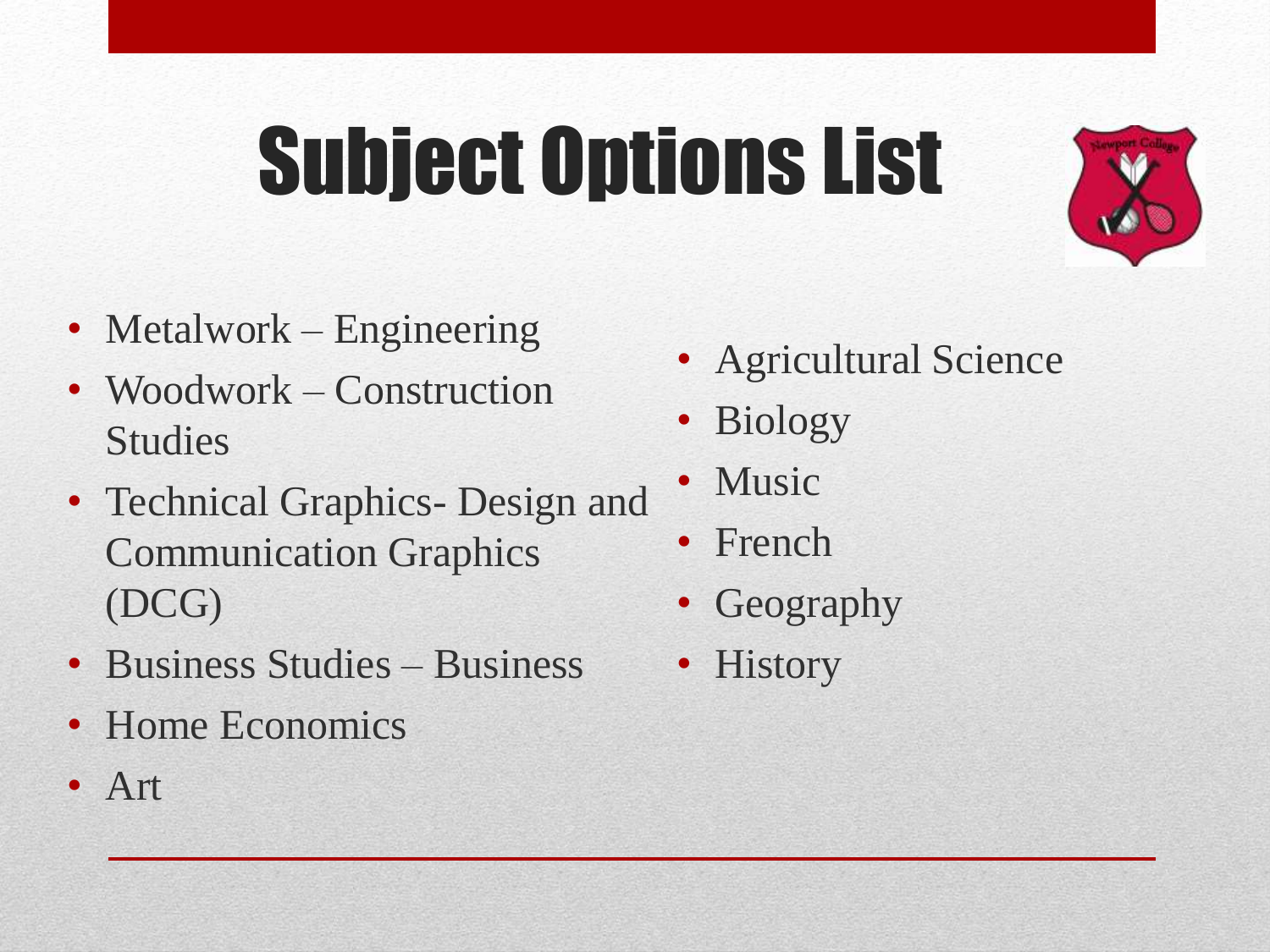

• What is it?



An add on programme where you study two modules (Enterprise Education and the World of Work). It aims to prepare young people for both.

• How do I get it?

By having the correct combination of subjects

• Why is it a good idea?

If you do any ordinary level subjects it is useful for points

It is common level

It is assessed before the Leaving Cert

60% portfolio including items like CV, Career Investigation, Recorded Interview, Work Placement Diaries, Reports

40% Exam in May of Leaving Cert year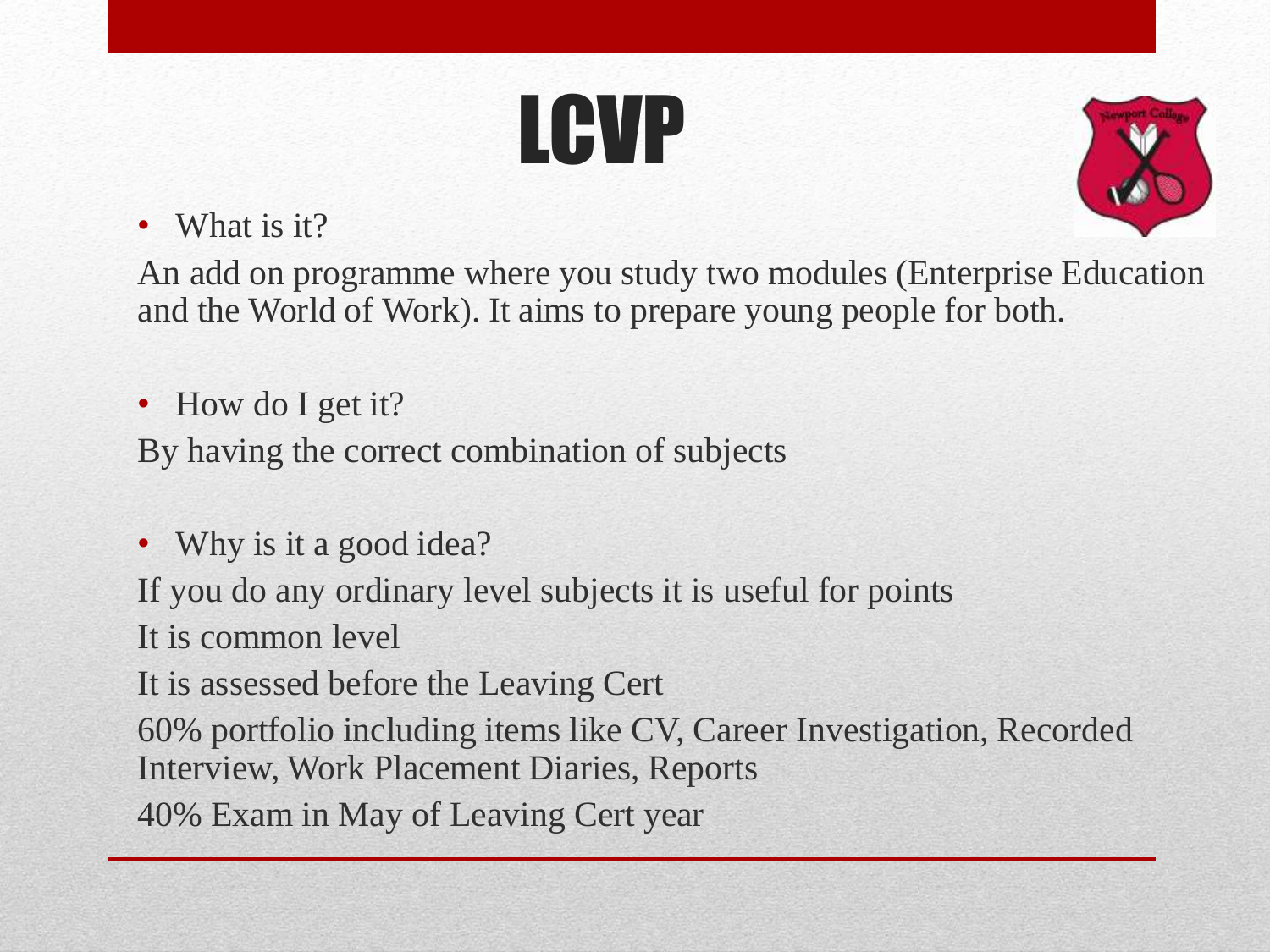## Qualifying Subjects for LCVP

- Construction, Engineering, DCG- Any Two
- Ag Science and Construction OR Engineering OR DCG OR Chemistry
- Home Ec, Ag Science, Biology-Any Two
- Home Ec and Art
- Biology and Ag Science OR Chemistry
- Art and DCG
- Business and Engineering OR DCG OR Construction OR Art OR Music OR Ag Science OR Home Ec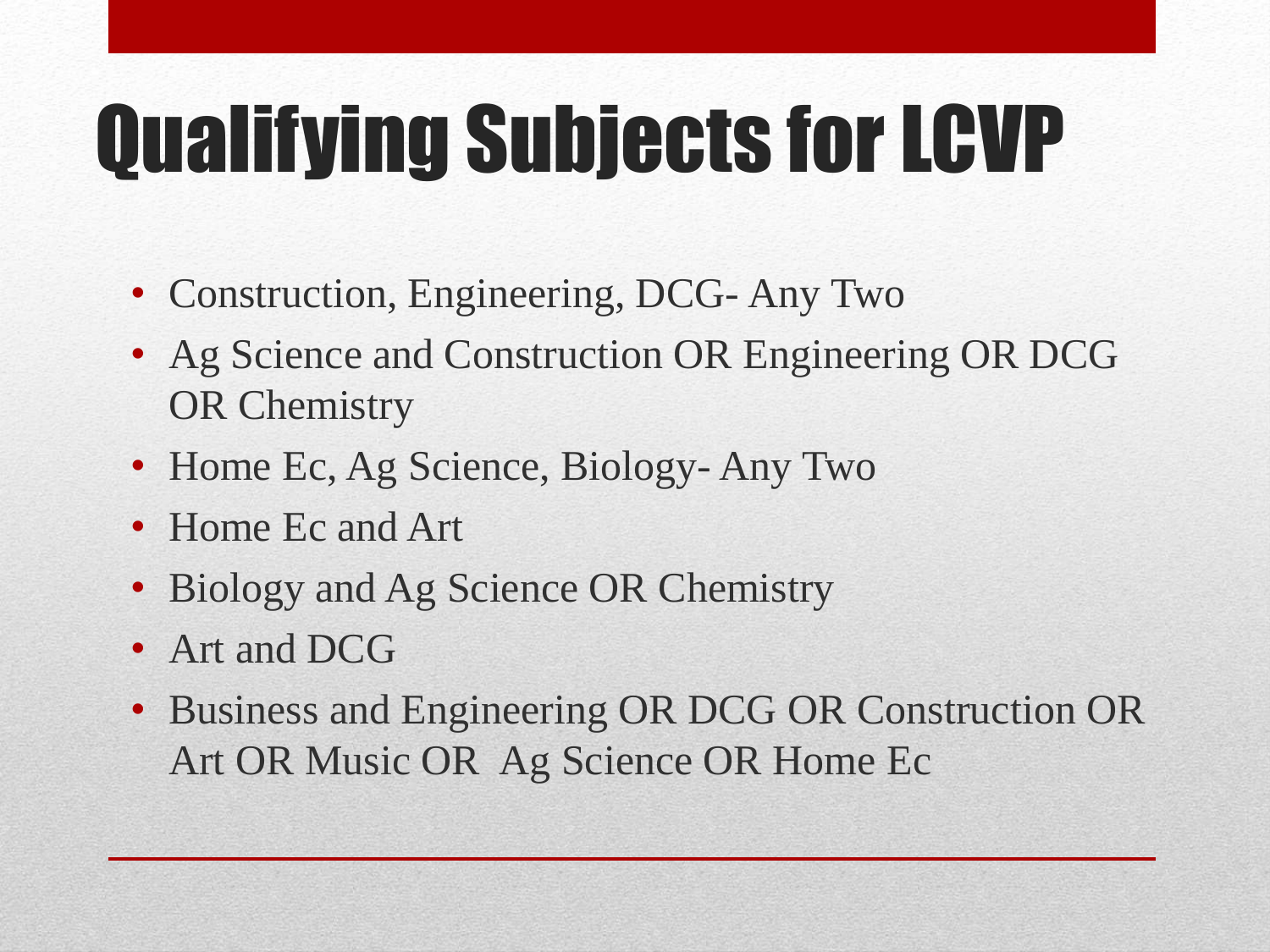#### CAO Points

| <b>Higher Level Grade</b> | <b>Points</b> | <b>Ordinary Level Grade</b> | <b>Points</b> |
|---------------------------|---------------|-----------------------------|---------------|
| H1 (90-100)               | 100           |                             |               |
| H2(80 < 90)               | 88            |                             |               |
| H3(70 < 80)               | 77            |                             |               |
| H4(60 < 70)               | 66            |                             |               |
| HS (50 < 60)              | 56            | 01 (90-100)                 | 56            |
| HG (40 < 50)              | 46            | O2(80 < 90)                 | 46            |
| H7(30 < 40)               | 37            | O3(70 < 80)                 | 37            |
| H8 (0 < 30)               | 0             | 04(60 < 70)                 | 28            |
|                           |               | O5(50 < 60)                 | 20            |
|                           |               | O6(40 < 50)                 | 12            |
|                           |               | O7(30 < 40)                 | 0             |
|                           |               | O8(0 < 30)                  | 0             |

| <b>LCVP</b> Grade  | <b>Revised LCVP</b><br><b>Points</b> |  |
|--------------------|--------------------------------------|--|
| <b>Distinction</b> | 66                                   |  |
| Merit              | 46                                   |  |
| Pass               | 28                                   |  |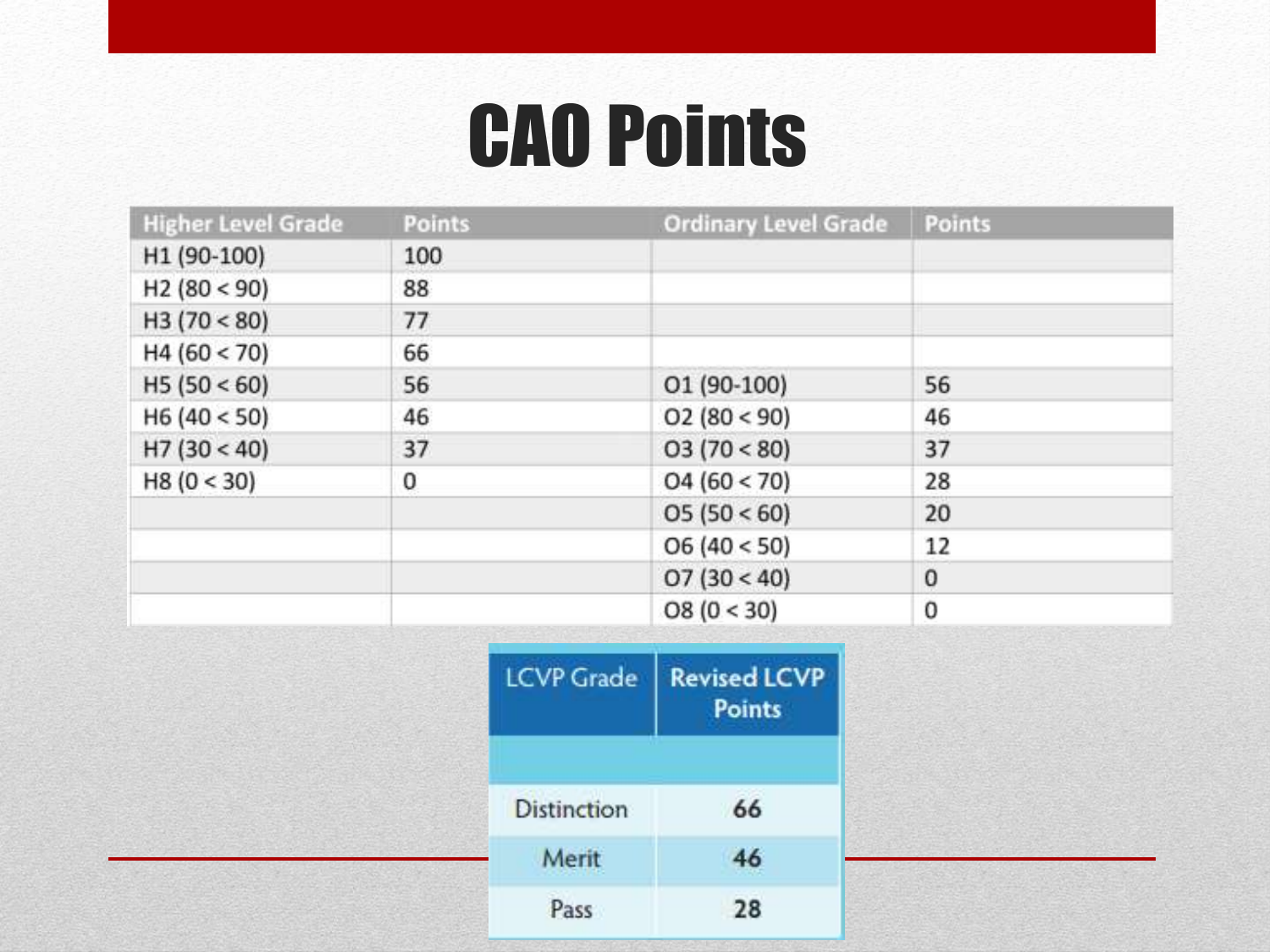## CAO Points System



- Students add the points from any of their best 6 results
- Maximum points  $= 600$
- All subjects worth max of 100 points except Maths  $(+25)$ points for passing Higher level and LCVP maximum 66 points)
- Students must pass Maths and English or Irish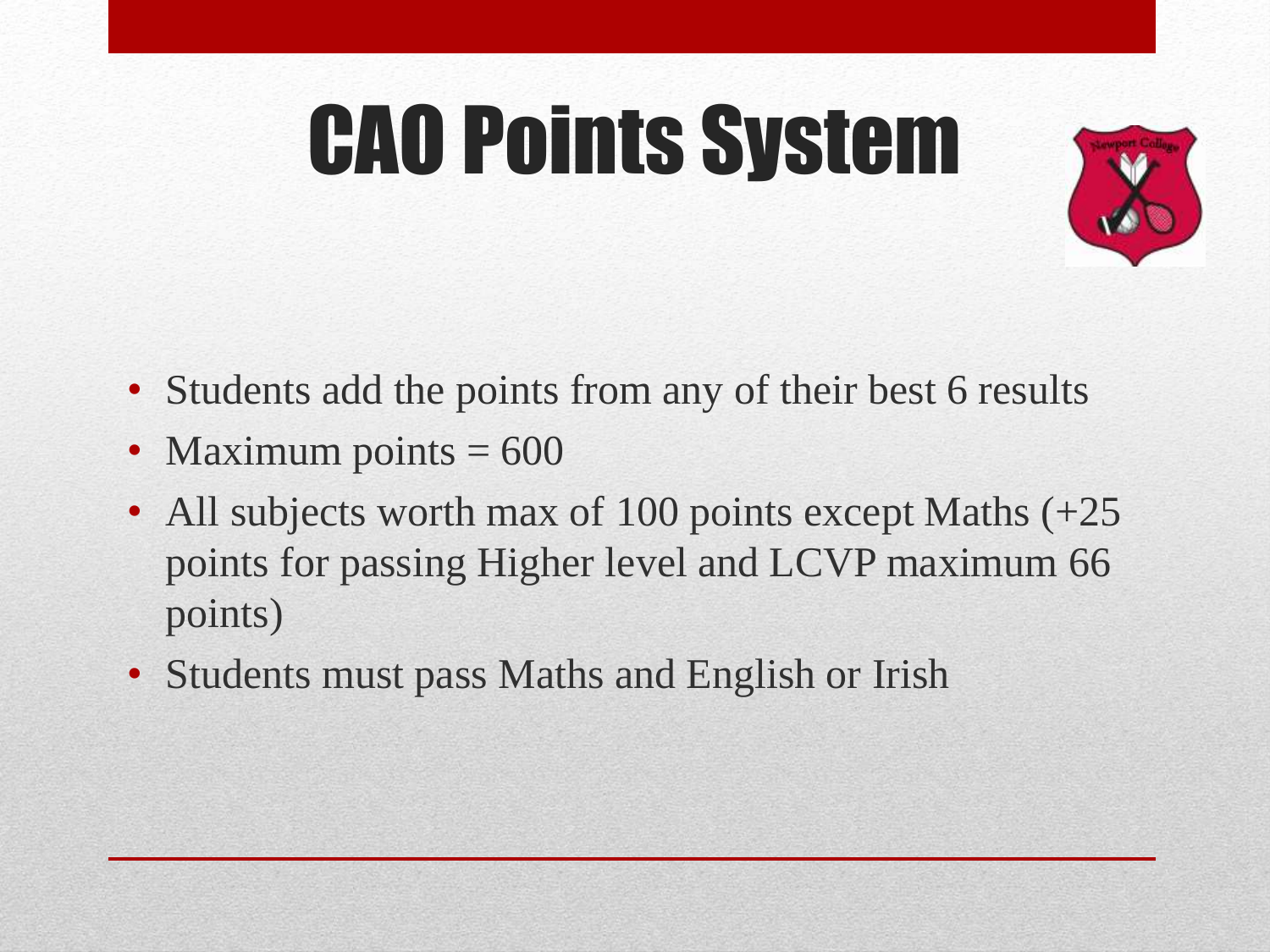#### Work Commitment



- Recommendation: 3 hours work (homework and study combined), 5 nights per week from the beginning of fifth year
- Approx 60,000 students across the country competing for CAO points
- Average CAO points 305
- Most University courses > 350 points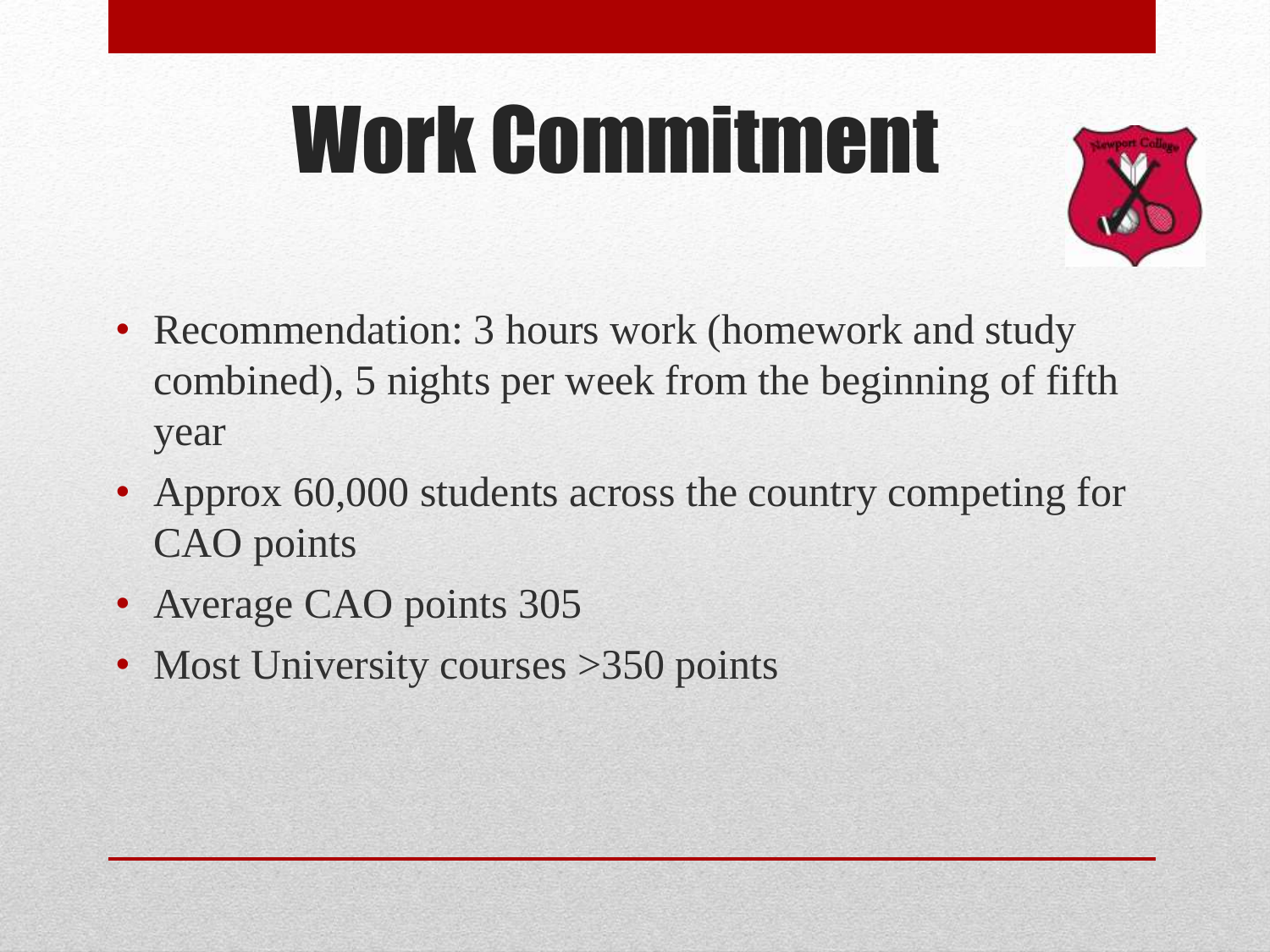#### Post Leaving Certificate Options

- University
- Institutes of Technology (IT's)
- Colleges of Further Education Also known as PLC courses Direct entry, Not points based- Interview
- Apprenticeships
	- Direct Application
	- Possible aptitude tests/assessments
- **Employment**

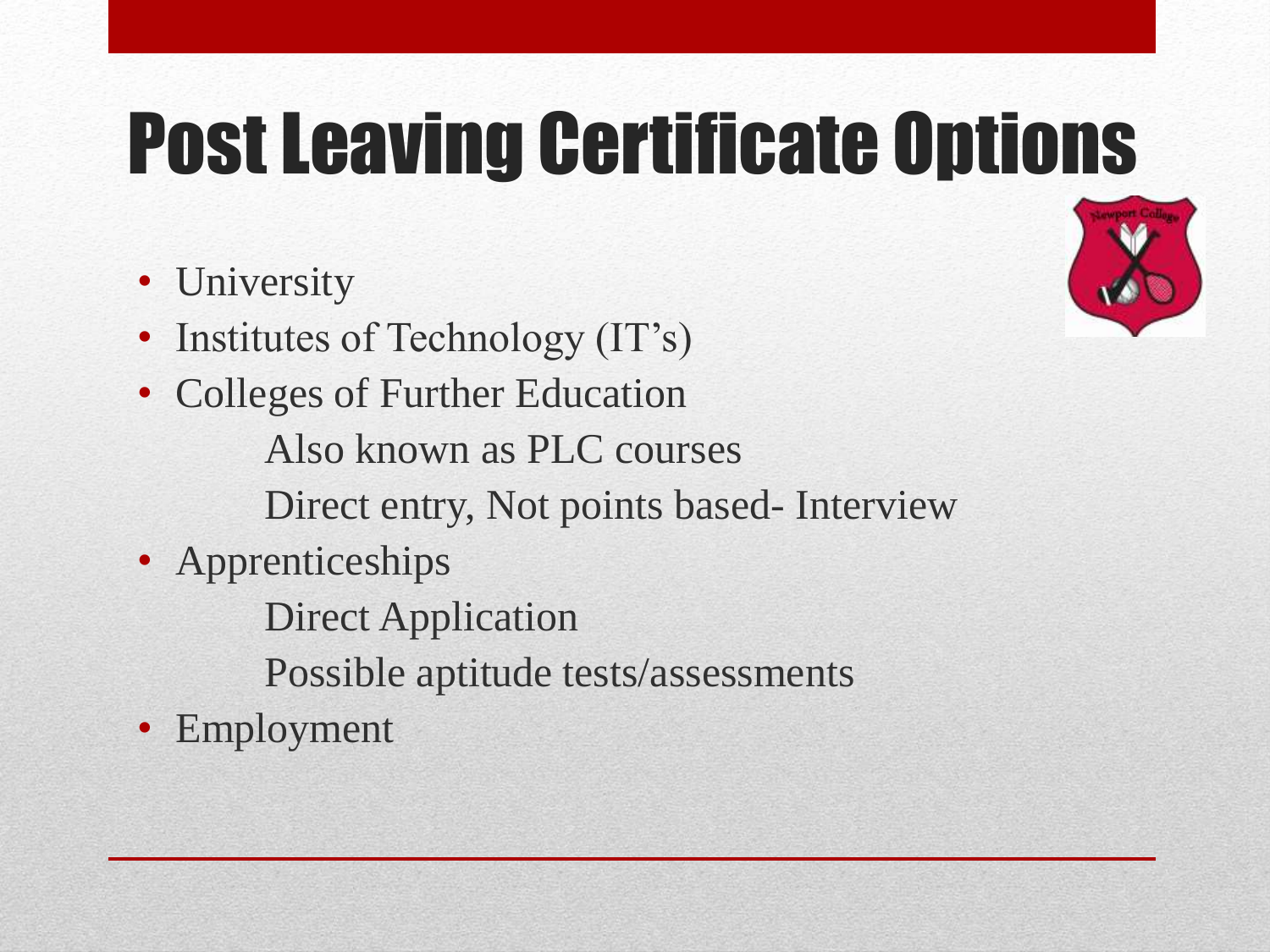#### National Framework of Qualifications

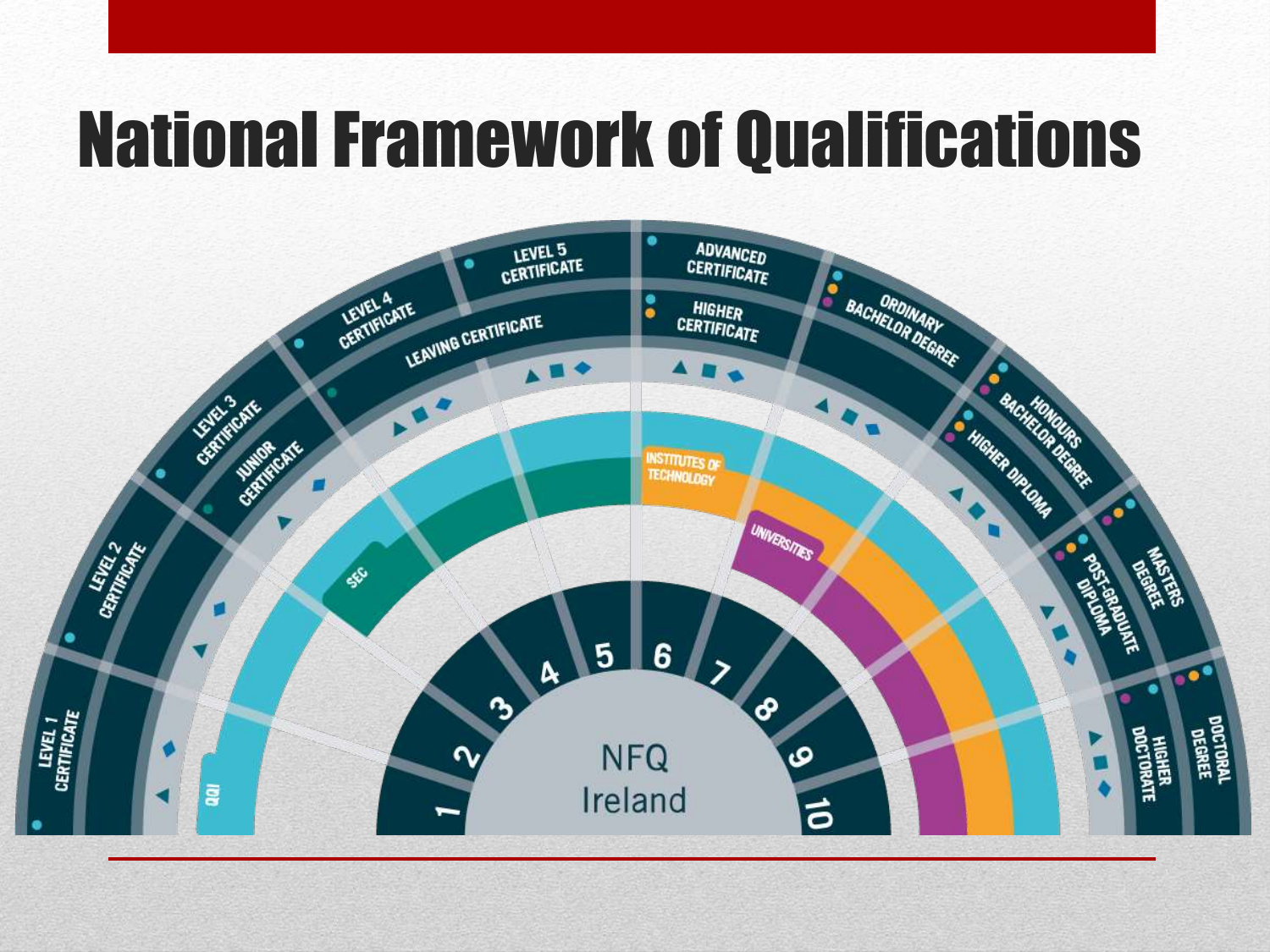

#### **PROGRESSION**













SOLAS

An tSeirbhis Oldeachais Leanúnaigh agus Scileanna Further Education and Training Authority

eagasc

AGEICULTURE AND FOOD DEVELOPMENT AUTHORITY





Waterford Institute of Technology INSTITUID TEICNEOLAÍOCHTA PHORT LÁBOE

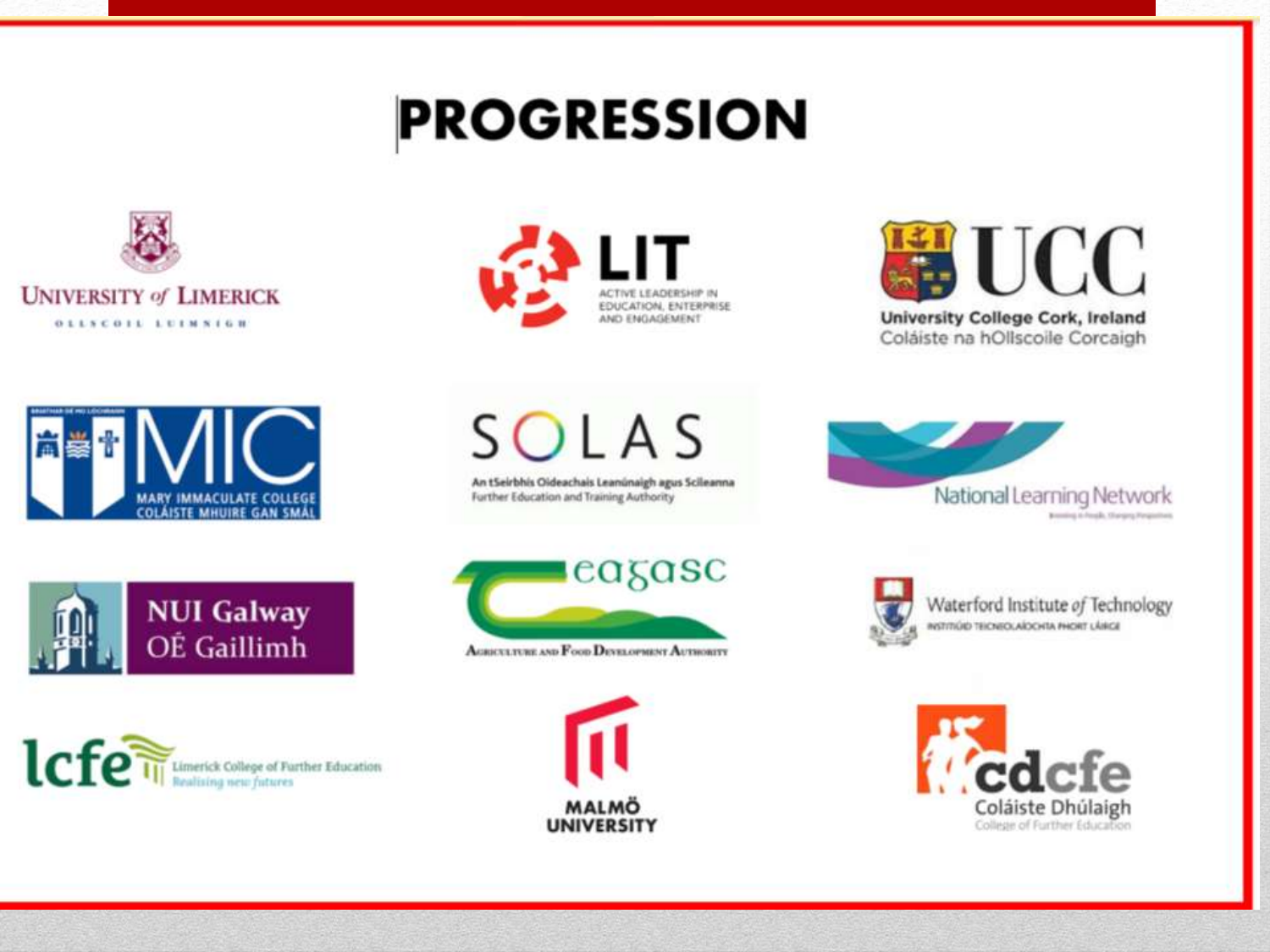#### **EMPLOYMENT**





Daughters of

**Charity Service** 

For Persons with handlersual Disability





#### Johnson&Johnson



An Roinn Oideachais agus Scileanna Department of **Education and Skills** 





CHNOPATH





technologies

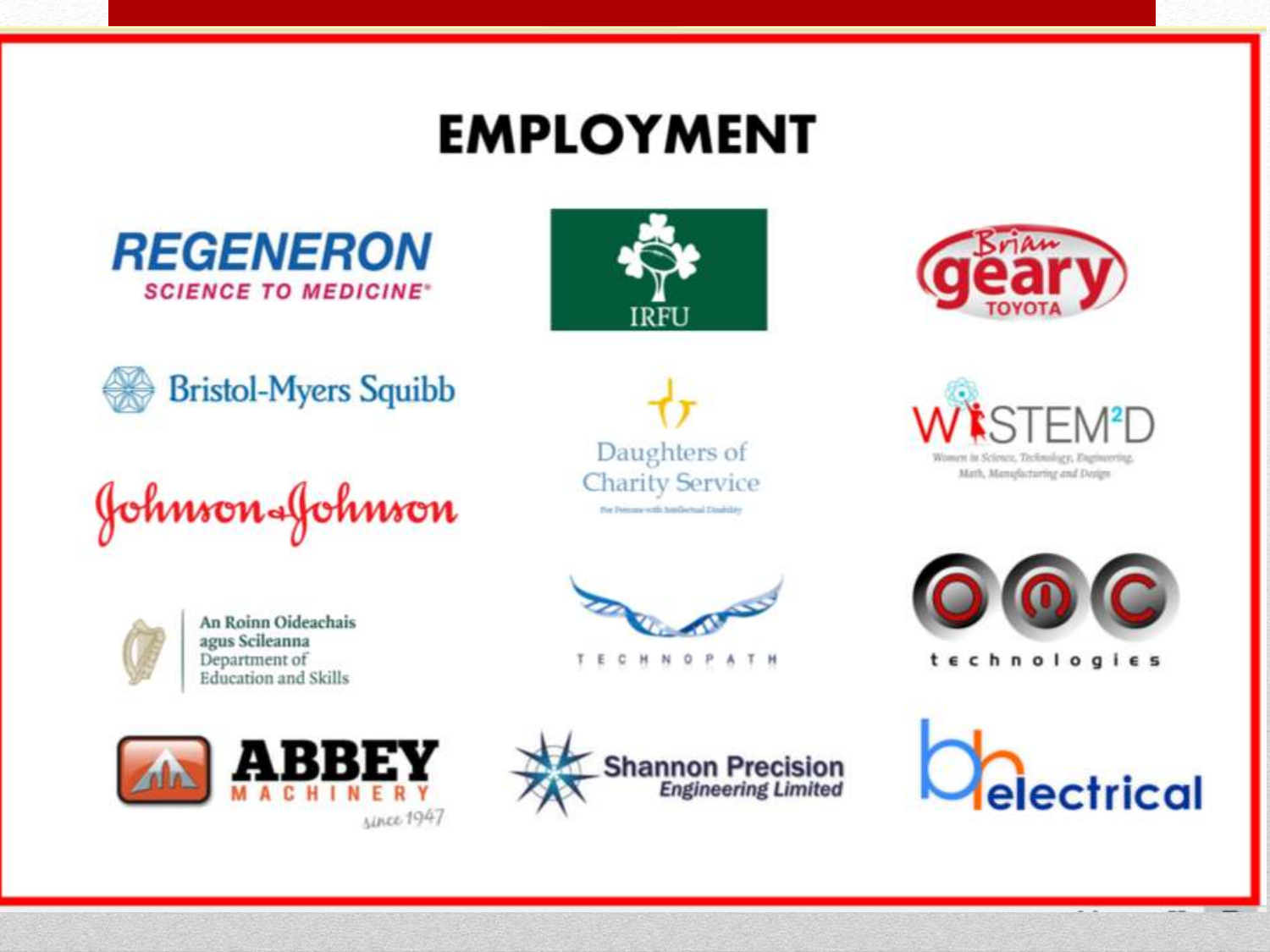## **Summary**

|                                                          | <b>Traditional</b><br><b>Leaving Cert</b> | <b>Leaving Cert</b><br>with LCVP | <b>Leaving Cert</b><br><b>Applied (LCA)</b> |
|----------------------------------------------------------|-------------------------------------------|----------------------------------|---------------------------------------------|
| <b>CAO</b> Points                                        |                                           | $\checkmark$                     | $\boldsymbol{\mathsf{x}}$                   |
| Can Apply for<br>Apprenticeships                         |                                           | $\checkmark$                     | <b>Most</b>                                 |
| Can Apply for<br><b>PLC Courses</b>                      | $\checkmark$                              | $\checkmark$                     |                                             |
| <b>Can Apply</b><br>directly to IT's<br>and Universities | $\checkmark$                              | $\checkmark$                     | $\boldsymbol{\mathsf{x}}$                   |
| <b>Work Experience</b>                                   | $\boldsymbol{\mathsf{x}}$                 | $\checkmark$ (1 week)            | $\checkmark$ (1 day per<br>week)            |